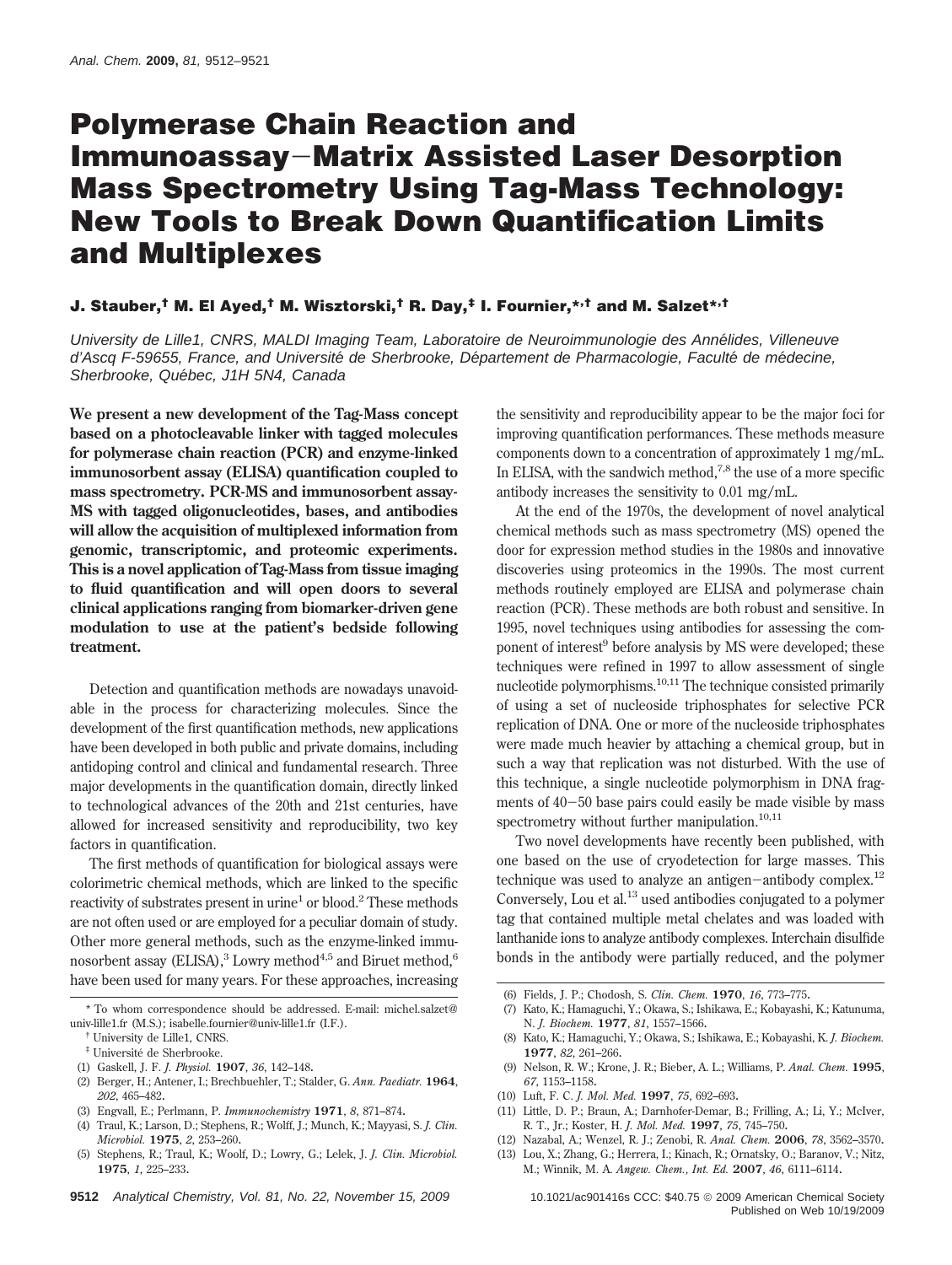

Figure 1. (A) Schematic diagram of the photocleavable linker/tag system for indirect detection after photodissociation under the MALDI UV laser wavelength. (B) Schematic representation of ELISA versus ISA-MS procedure.

was attached through its terminal maleimide group to sulfhydryl residues on the Fc portion of the antibody.13 This concept is similar to one our laboratory developed for specific matrix assisted laser desorption ionization (MALDI) imaging, which allows transcriptome and proteome identification using Tag-Mass.14 In the Tag-Mass method, the presence of the probe is revealed by the signal in the MS spectra of the Tag reporter. This is obtained by using tagged probes for which reporters are linked to the probe via a photocleavable group. Photocleavage is specific of UV irradiation at a wavelength close to the wavelength of the laser used in MALDI allowing the release of the reporter during the MALDI analysis (Figure 1A). The reporter has been chosen to be easily detectable in MALDI and indirectly give information on the presence of the probe. Moreover, a quantification assay combined with a modified antibody for detection by IPC-MS was recently developed.15 The sensitivity of this novel method was similar to that of the classical ELISA method. This method, however, allows multiplexing, whereas ELISA does not.

<sup>(14)</sup> Lemaire, R.; Stauber, J.; Wisztorski, M.; Van Camp, C.; Desmons, A.; Deschamps, M.; Proess, G.; Rudlof, I.; Woods, A. S.; Day, R.; Salzet, M.; Fournier, I. *J. Proteome Res.* **2007**, *6*, 2057–2067.

<sup>(15)</sup> Baranov, K.; Volkova, O.; Chikaev, N.; Mechetina, L.; Laktionov, P.; Najakshin, A.; Taranin, A. *J. Immunol. Methods* **2008**, *332*, 73–81.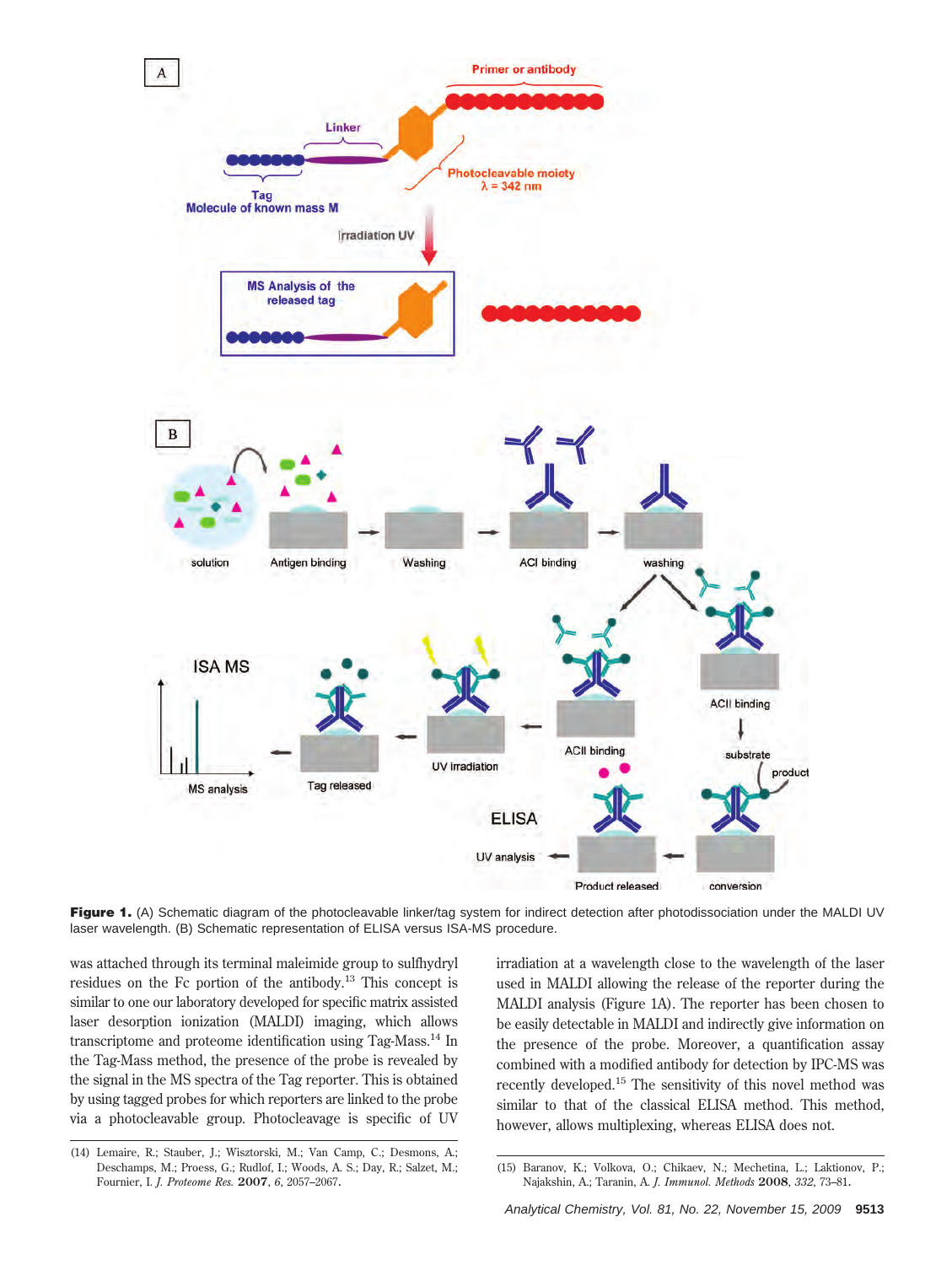On the basis of previously proposed Tag-Mass technology, we have developed two novel quantification methods for both transcriptomes and proteomes, the PCR-MS method and the immunosorbent assay-MS method (ISA-MS) (Figure 1B). These methods have revealed to be very sensitive. Using ISA-MS, we were able to detect approximately 250 amol of antigen per well. Thus, immusorbent assay combined with MS detection is approximately 1000-fold more sensitive than the classical ELISA method.

#### **MATERIAL AND METHODS**

Materials. α-Cyano-4-hydroxycinnamic acid (HCCA), aniline (ANI), 3-hydroxypicolinic acid (3-HPA), trifluoroacetic acid (TFA), angiotensin II, des-arg-bradykinin, substance P, ACTH 18-39, ACTH 7-38, and bovine insulin were obtained from Sigma-Aldrich (Saint Quentin Fallavier, France) and used without any further purification. Acetonitrile p.a. and methanol p.a. were from J.T. Baker.

For Tag synthesis, solvents (DMF, dichloromethane) purchased from Biosolve were of peptide synthesis grade and used without modification. Amino acids, 4-[4-[1-(Fmoc-amino)ethyl]-2methoxy-5-nitrophenoxy] butanoic acid (photoclivable linker) were purchased from Novabiochem. *N*-Methylmorpholine (NMM), *N*,*N*′-diisopropylcarbodiimide (DIPCD), *N*-(3-dimethylaminopropyl)-*N*′-ethylcarbodiimide hydrochloride (EDAC), and *N*,*N*-diisopropylethylamine (DIPEA) were purchased from Aldrich. Trifluoroacetic acid, 2-(1*H*-benzotriazole 1-yl)-1,1,3,3-tetramethyluronium tetrafluoroborate/*N*-hydroxybenzotriazole (TBTU) were purchased from Biosolve, and goat antirabbit IgG and PD 10 (G 25 resin column) were purchased from Sigma. 3-Maleimidobenzoic acid *N*-hydroxysuccinimide ester (MBS) was purchased from Pierce.

**Solid Ionic Matrixes Synthesis (SIM).** A total of 50 mg of HCCA was dissolved in 20 mL of methanol. An equimolar amount of base aniline was then added. The solution was mixed for 1 h and the solvent evaporated in a vacuum evaporator for 45 min (*T*  $=$  50 °C,  $P = 40$  mbar). The resulting solid ionic matrix [HCCA<sup>-</sup>, ANI+] was placed in a desiccator for 30 min to eliminate residual solvent and stored at  $-20$  °C. Immediately before use, the ionic matrixes were prepared by dissolving 10 mg of compound in 1 mL of acetonitrile/water (2:1, v/v, 0.1% TFA).

**Peptide-Tagged Photocleavable Molecule Synthesis.** *Photocleavable Tagged Oligonucleotide.* The peptide was synthesized using Symphony (Protein Technologies Inc.) and purified using a Delta-Pak C18 15 *µ*m 100A column (Waters Corp., Milford, MA). The oligonucleotide was synthesized from 3′ to 5′ using Expedite (Applied BioSystem). The amine function with photocleavable linker was added at the 5′ terminus before cleavage and deprotection. These steps were performed using a 28% NH4OH solution over a 24 h period in the dark. The amino oligonucleotide was then purified using a Delta-Pak C18 15 *µ*m 300A column. The amino function of the oligonucleotide was coupled with a heterobifunctional reagent containing a maleimide function. The maleimido oligonucleotide was solubilized in water and added to 1.2 equivalents of peptide in solution. The mixture was then stirred for 16 h. The oligo-peptide conjugate was then purified using a Delta-Pak C18 15 *µ*m 300A column and characterized using MALDI-MS (see Mass Spectrometry).

*Photocleavable Tagged Antibody.* Peptides were custom-made by Eurogentec S.A. using solid phase peptide synthesis (SPPS)

on a 0.25 mmol scale using 9-fluorenylmethyloxycarbonyl (Fmoc) amino-terminus protection (standard synthesis protocols for the equivalent of Fmoc-AA) with double coupling reactions (twice at 40 min each) and TBTU/NMM as an activator on a Symphony synthesizer (Rainin Instrument Co., Woburn, MA). The photocleavable linker (4 equiv) was introduced manually using DIPCDI/ DIPEA (2 h) as an activator. Purifications were performed using RP-HPLC on a Waters Delta-Pak C18 [15 *µ*m-100A-25 × 100 mm] column using a Waters liquid chromatography system consisting of a model 600 solvent delivery pump, a Rheodine injector, and an automated gradient controller (solvent A,  $H<sub>2</sub>O/0.125%$  TFA; solvent B,  $CH_3CN/0.1\%$  TFA; gradients, 5-15% to 30-60% B in 20 min). Detection was carried out using a model M2487 variable wavelength UV detector connected to the Waters Millenium software control unit. Quality control was performed by analytical RP-HPLC on a Waters Delta-Pak C18 column [5  $\mu$ m-100A-150 × 3.9 mm] (solvent A, H<sub>2</sub>O/0.125% TFA; solvent B,  $CH_3CN/0.1\%$  TFA; gradient, 100% A to 60% B in 20 min) using a Waters Alliance 2690 separation module equipped with a Waters 996 photodiode array detector and by MALDI-TOF MS (see Mass Spectrometry).

Functional analysis using the photolinker derivatized peptide A was performed as follows: a solution of 0.5 mg of MBS in 300  $\mu$ L of DMF was added to a solution of 4 mg of goat antirabbit IgG in 2 mL of PBS and mixed for 30 min. The solution was then desalted on a PD 10 column using 50 mM phosphate buffer at pH 6. A solution of 1 mg of the photocleavable derivatized peptide in 300 *µ*L of DMF and 1 mL of PBS was then added and stirred for 3 h at room temperature. The reaction mixture was then dialyzed overnight against PBS (membrane cutoff 12-14 000).

*Synthesis of dUTP*-*Peptide Conjugates with a Photocleavable Linker.* To prepare the triphosphate, an Fmoc-protected CPG resin was required. The succinylate was prepared from GT115A (100 mg). The sample was relatively pure but contained a small amount (by TLC) of a higher running nontritylated compound. Since it was not possible to purify the succinate, the reaction was slightly modified to use 1.5 equiv. The reaction did not go to completion (TLC indicated that it reached greater than 50% completion), as determined by comparison of the intensity of the components on TLC (254 nm) and the intensity of the DMT cation on treatment with HCl fumes. Since the nonsuccinylated product did not react, the resin was functionalized using this mixture. However, the loading concentration was very low  $(5.4 \ \mu mol \ g^{-1} [180 \ mg])$ .

The resin was detritylated using 2% TCA/DCM washed with DCM until the DMT cation was completely removed. It was then dried using argon, and the resin was soaked in pyr/DMF 1:3 (0.4 mL) for 5 min before a solution of 0.1 M Eckstein's reagent in dioxane was added (0.1 mL). The reaction was allowed to stand for 15 min. The resin was then washed (dioxane, MeCN) and dried (argon). The resin was again soaked in a solution of 0.5 M *bis*- (tributylammonium) pyrophosphate in anhydrous DMF and tri*n*-butylamine for 20 min, washed (DMF, MeCN), and dried (argon). The product was oxidized (iodine/water/pyridine/THF for 30 min), washed (MeCN), and dried (argon). The Fmoc protecting group was removed (20% piperidine/DMF, 0.5 mL, 20 min) and the resin washed thoroughly (DMF, MeCN) and dried (argon). The product was then washed with DCI and a solution of DCI/photolabile amino linker CEP (1:1, 0.5 mL) was added.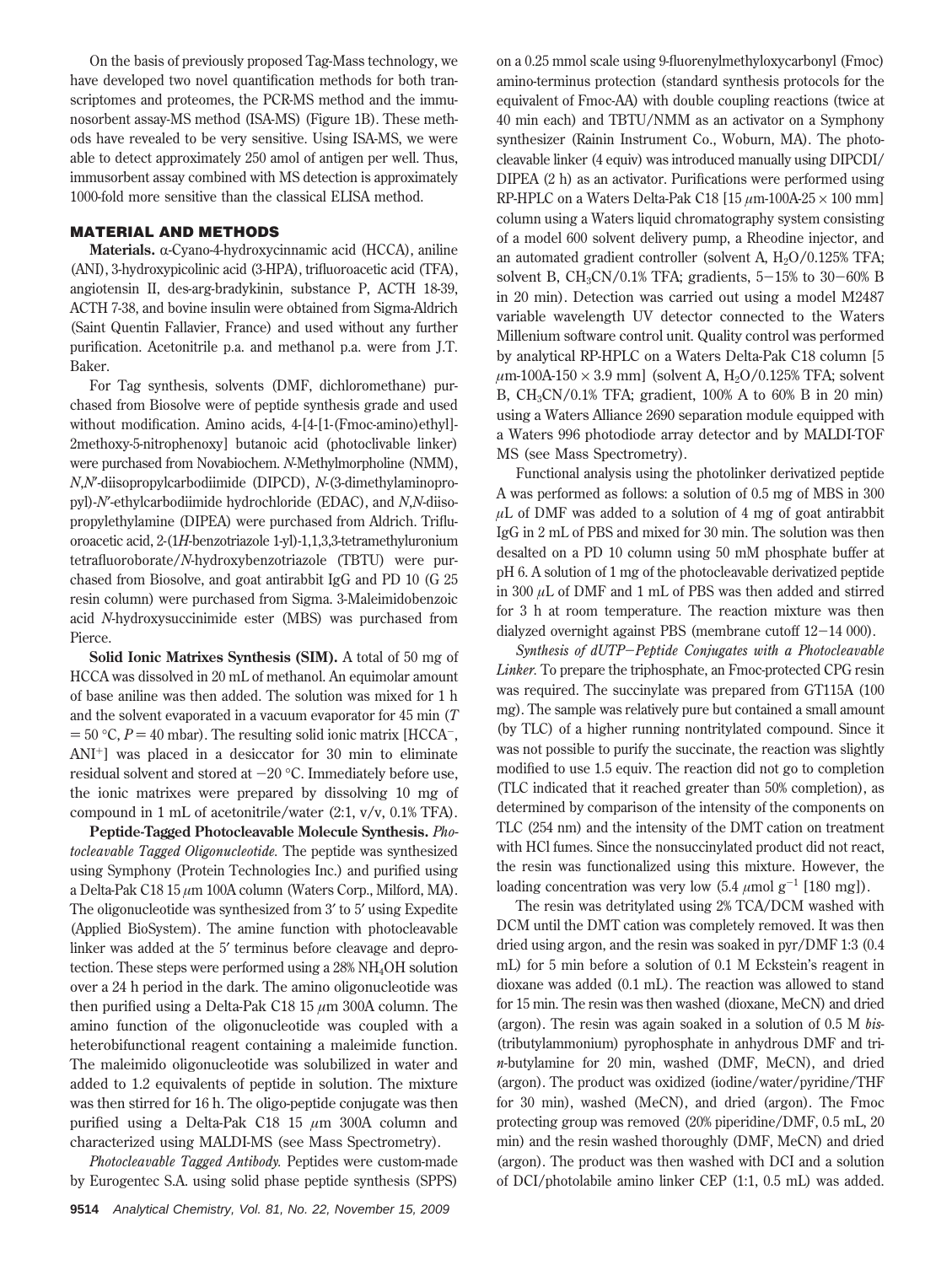The reaction was allowed to stand for 20 min. The solution was removed, and the resin was washed (MeCN) and dried (argon). A mixture of cap A/cap B (1:1, 0.5 mL) was added, and the resin was soaked for 5 min before removal of the capping reagents and washing/drying of the resin as before. The product was oxidized  $(I_2/THF/pyr/H_2O, 5 min)$ , and the resin was washed and dried again. The product was then cleaved from the resin with cNH4OH at room temperature for 30 min, then purified by anion exchange HPLC on a Dionex NucleoPac100 HPLC column using the solvent system buffer A  $(0.1 M NH<sub>4</sub>Cl$  with 10% acetonitrile) and buffer B (1 M NH4Cl with 10% acetonitrile) at a flow rate of 2.5 mL/min using 6Triphos.mth. This yielded three fractions  $(A, -7 \text{ min}; B, -7.9 \text{ min}; \text{ and } C, -10.3 \text{ min}).$ All three fractions were lyophilized overnight before desalting by reverse phase HPLC using buffer A (water) and buffer B (acetonitrile) at a flow rate of 4 mL/min. The three fractions were again lyophilized overnight before being suspended in 200 *µ*L of water. Mass spectrometry showed that CMM661A pk 1 was definitely not the triphosphate. Rather, the triphosphate was either CMM661pk 2 or 3, which had similar MS profiles (CMM662A was formed from CMM661A pk 2 and CMM663A was formed from CMM661A pk 3). Both samples were then used for the subsequent reaction. Bicarbonate buffer (10  $\mu$ L) and the maleimide NHS ester (50  $\mu$ L) were added to each sample, and the reactions were agitated overnight. The samples were diluted with Milli-Q water (500  $\mu$ L) and filtered. The samples were then purified by RP-HPLC using buffer A (0.1 M TEAA) and buffer B (MeCN) at a flow rate of 4 mL/ min with MeCN50.mth. The coupling of the peptide was carried out using these fractions.

**PCR-MS.** Total RNA were extracted from rat brains using Qiazol lysis reagent by homogenizing the samples with 1.4 mm ceramic beads  $(2 \times 45 \text{ s}, 6500 \text{ rpm})$  in a Precellys24 homogenizer (Bertin, Ozyme, France). RNA extractions were performed according to the manufacturer's instructions. Samples were then treated or not with RQ1 DNase1 (Promega).<sup>16</sup>

One sixth of the first-strand synthesis reaction was amplified for 40 cycles using 1 U Taq polymerase (Eurogentec, Liege, Belgium) and 100 pmol of each forward and reverse primer. The cycling parameters were 94 °C for 90 s, 65 °C for 90 s, and 72 °C for 120 s. Omitting RT or RNA from the reaction mixture resulted in negative control RT-PCR reactions. A 100 bp calmodulin messenger fragment was amplified with tagged or not primer (5′ AA GCG GTA CGA GTA GCA 3′ reverse primer and oligodT forward primer). Proenkephalin mRNA (mRNA) was also amplified. Tagged or untagged sense (5′ CAG GAC TCC CCA AAG GAG AAC AGG A 3′) and antisense (5′ GAC GTA CCA GGC GGT AGC TGC ATT T 3′) primers were deduced from 3′ and 5′ extremities of the proenkephalin transcript and used to amplify a 400 bp fragment.17 All PCR products were subcloned into pGEM-T easy vector (Promega), and cDNA clones were sequenced on an ABI Prism 310 genetic analyzer (Applied Biosystems). For tagged nucleotides, the best ratio was 1:3 of tagged dUTP and desoxyribo thymine triphosphate (dTPP). The amplified PCR fragments, i.e., 100 pb for the calmodulin and 400 pb for the proenkephalin were

separated in 10% agarose-BET gel. The specific band was directly cut before extracted from the gel. A total of  $1 \mu L$  of the extracted PCR amplified fragment is analyzed in MALDI using 3HPA (3 hydroxypicolinic acid) for complete primers analysis or HCCA/ ANI for analyzing the amplified probe to improve the reporter signal.

**Immunoassays.** *Classical Enzyme-Linked Immunosorbent As*says. Indirect ELISA was conducted as previously described<sup>18,19</sup> with pig immunoglobulin (Sigma Aldrich) as the antigen (250 ng/ well, then serial dilution). Briefly, antipig IgG raised in rabbit (Sigma Aldricht, P0916) was used as the primary antibody. Serial dilution of the primary antibody against serial dilution of the antigen were performed to determine the optimal concentration of primary antibody. These experiments show that broadest linear range is obtained for a dilution of 1:100. The secondary antibody was a peroxidase affinity-pure goat antirabbit IgG (H+L, Min XHu Ser Protease, Jackson) and was used at a dilution of 1:5000. In classical ELISA, antigen quantity is determined via the absorbance measurement  $(\lambda = 490 \text{ nm})$  of a colorimetric reaction product generated by reaction of the peroxydase enzyme on its substrate (*ortho*-phenylenediamine, OPD).

*Indirect ISA-MS.* The hybridization technique was similar to classical ELISA. The pig immunoglobulin was coated on the microtitration plate wall (1 h, 37 °C). After incubation, the excess of antigen was removed by three washing baths in PBS (0.1 M, pH 7.4). The antipig IgG raised in rabbit primary antibody (dilution 1:100) was then added and incubated for 1 h at 37 °C. After three washing steps in PBS (0.1 M, pH 7.4) to remove the excess of primary antibody, the modified photocleavable antibody (modified antirabbit IgG raised in goat, Eurogentec SA, Belgium) was added and incubated for 1 h at 37 °C. Different dilutions of the tagged secondary antibody were tested to define the optimal conditions (1:16, 1:32, 1:64, 1:128, 1:256, 1:512). After antibody fixation, two washing steps using PBS (0.1 M, pH 7.4) followed by one washing step with pure water were performed. Pure water is used to avoid the presence of salts that would hamper MALDI matrix crystallization and thereof MALDI analysis. The complex was then placed under UV light for 15 min in order to release the reporter (peptidelinker) attached by UV-cleavage and linked to the antibody. This reporter was then quantified using MALDI (Figure 1B). In these experiments, bradykinin was used as the reporter. After photocleavage, the reporter corresponds to the bradykinin peptide bonded to a linker. The reporter has a mass of *m*/*z* 1702. The peak intensity after normalization of the spectra allowed the quantitative measurement of the peptide tag to be correlated with the amount of antigen/well.

**Mass Spectrometry.** For classical analysis, 1 *µ*L of sample solution and  $1 \mu$ L of matrix solution were mixed on the MALDI sample one after each other before crystallization and let to dry at room temperature according to the dried-droplet preparation procedure. MALDI-TOF mass spectra were performed on a Voyager-DE STR mass spectrometer (Applied Biosystems, Framingham, MA) with delayed extraction (DE) and a 337 nm pulsed nitrogen laser. For routine analysis of oligopeptides, HCCA/ANI was used at concentrations of 10 mg/mL in ACN /H<sub>2</sub>O (2:1, v/v,

<sup>(16)</sup> Chopin, V.; Salzet, M.; Baert, J.; Vandenbulcke, F.; Sautiere, P. E.; Kerckaert, J. P.; Malecha, J. *J. Biol. Chem.* **2000**, *275*, 32701–32707.

<sup>(17)</sup> Tasiemski, A.; Hammad, H.; Vandenbulcke, F.; Breton, C.; Bilfinger, T. J.; Pestel, J.; Salzet, M. *Blood* **2002**, *100*, 553–559.

<sup>(18)</sup> Salzet, M.; Wattez, C.; Slomianny, M. C. *Comp. Biochem. Physiol. Comp. Physiol.* **1993**, *104*, 75–81.

<sup>(19)</sup> Salzet, M.; Bulet, P.; Van Dorsselaer, A.; Malecha, J. *Eur. J. Biochem.* **1993**, *217*, 897–903.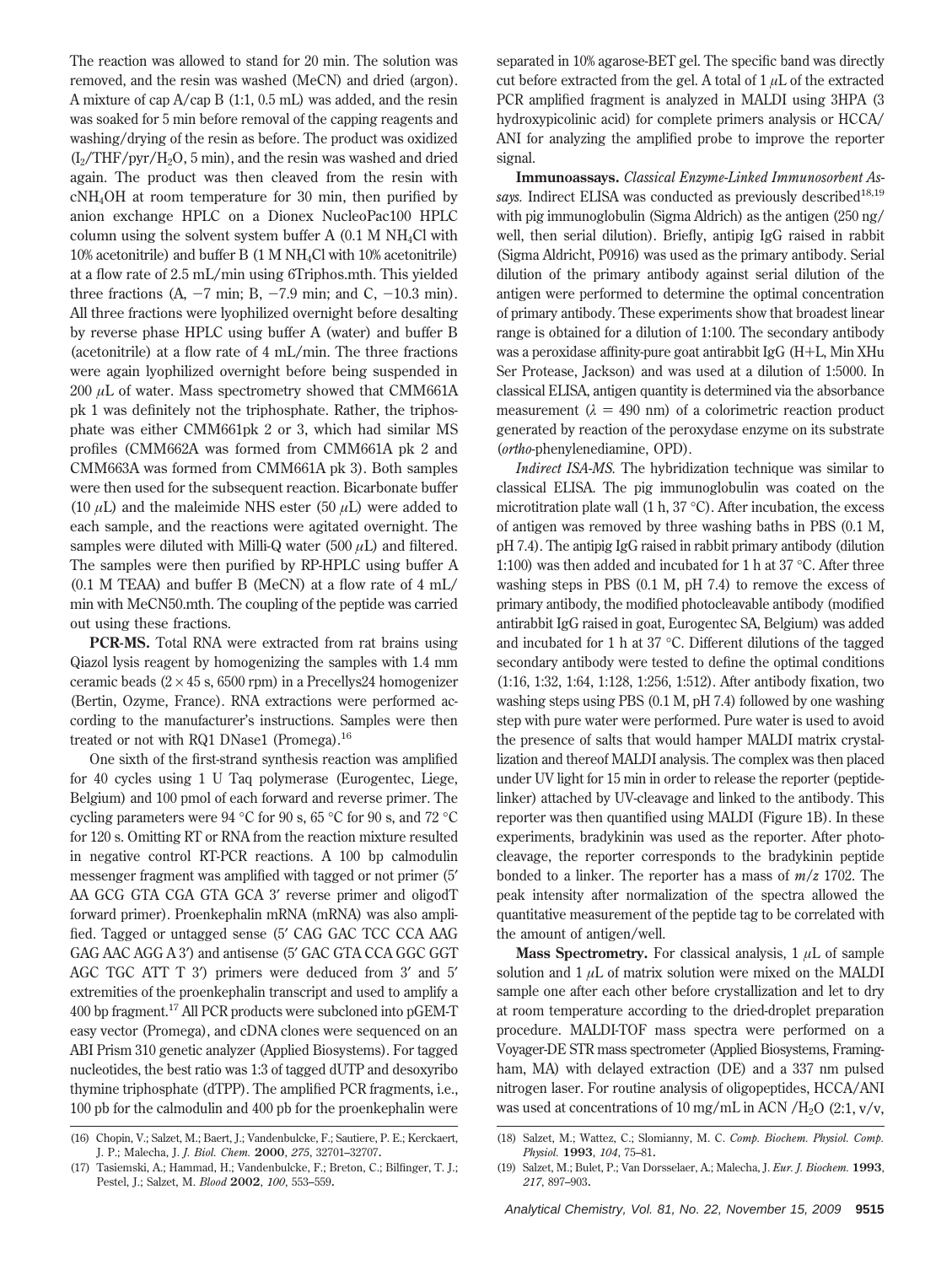0.1% TFA) and 3-HPA at 50 mg/mL in  $H_2O/$ ammonium citrate (100 mM). For tagged PCR products, acquisition parameters were an acceleration voltage of 20 kV, first grid voltage of 94%, the guide-wire voltage at 0.05%, and an extraction delay time of 200 ns. Each recorded MS result was the average of 100 laser shots. For tagged antibodies, the acquisition was performed with a MALDI-TOF (Voyager STR, Applied Biosystem, Framingham, MA) with HCCA as the matrix. The accelerating voltage, 20 kV; grid voltage, 94%; extraction delayed time, 100 ns; guide wire, 0.05%; laser repetition rate, 3 Hz. For each spectrum, 800 shots over 15 spots were averaged. Peak intensity were subsequently measured on the spectra after baseline correction using DataExplorer 5.0 software (Applied BioSystem, Framingham, MA).

### **RESULTS**

**PCR-MS.** *Amplification with Tagged Oligonucleotides.* The strategy used was to synthesize PCR primers (tagged or not) for PCR amplification. The first step was to check the compatibility of tagged primers using this technique. The left primer (5′ AA GCG GTA CGA GTA GCA 3′) was used for PCR amplification against an oligodT primer. This primer was designed in order to amplify a ubiquitous protein (the calmodulin binding protein (CBP)) from the mouse brain.

Before amplification experiments the tagged left primer was analyzed by MALDI MS to check the efficiency of the photocleavage process. The tagged primer (or oligopeptide) used includes three moieties which are, respectively, the oligonucleotide sequence (5′ AA GCG GTA CGA GTA GCA 3′), the photocleavable group, and the reporter group, here chosen to be a peptide of known sequence (H-RPPGFSPFRC-CONH<sub>2</sub>  $M_{\text{w}}(\text{avg}) = 1161.37$ ). The analysis was performed using 3-HPA matrix in order to provide both detection of the peptide and the whole oligopeptide. The recorded MS spectrum (Figure 2A) shows several signals. First, we can observe that the peptide tag is well detected. However, two signals are observed for the reporter, respectively, at *m*/*z* 1163.9 and *m*/*z* 1637.26 corresponding, respectively, to the  $[M + H]^+$  ion of the peptide (P) itself and to the  $[M + H]^+$ ion of the peptide bonded to a part of the linker (P-PC). This second form (PC-P) is the expected form after photocleavage of the structure since the structure presents a linker between the peptide and the photocleavable moiety. The second signal corresponding to the peptide (P) is attributed to a prompt fragmentation in the early moments of desorption because of the presence in the structure of a disulfide bridge because of the instability of such functions in the gas phase. For this reason the disulfide bridge was further on replaced by a maleimide group. Later experiments with the maleimide group reveal that prompt fragmentation process can be suppressed, and then only a single signal is observed for the reporter. Concerning Figure 2A, the higher mass signals are attributed to either the whole oligopeptide with respectively  $[M + H]^{+}$  ion at  $m/z$  6970.50 and  $[M + 2H]^{2+}$  at  $m/z$  3489.92; or the oligonuleotide (O) alone with, respectively,  $[M + H]^+$  ion at  $m/z$ 5351.03 and  $[M + 2H]^{2+}$  at  $m/z$  2678.79. This demonstrates that photocleavage is not total. Nevertheless, we can observe that the reporter group signal is very well detected.

In a first PCR test series, several annealing temperatures (52, 54, 56, and 58 °C) were tested on total RNA extracted from mouse brain without using either with tagged primers (2, 6, 9, 12) performed or with classical primer (3, 7, 10, 13) (Figure 2B). In all cases, two bands are amplified one at 2.5 Kb and the other one at 100 bp whatever the primer used. This points out that the tagged primer can be used for PCR amplification. In a second step, RNA extractions were performed according to the manufacturer's instructions, and samples were then treated for DNA contamination by RQ1 DNase1 (Promega). PCR were performed with classical primers (4, 8, 11, 14). A single band at 100 pb is amplified. This demonstrates that the 2.5 Kb is amplified from the genomic DNA present in the extract whereas the 100 pb is amplified from the cDNA. These data reflects that tagged primers can amplified either small or large PCR DNA fragment.

With the use of the same principle, proenkephalin was chosen as the model target mRNA (Figure 3), as previous studies have shown a low background for this molecule's mRNA distribution in the rat brain.20 Standard untagged and tagged primers bearing the photocleavable linker/tag system were added to the proenkephalin cDNA sequence (Figure 3A). The left primer sequence was CAG GAC TCC CCA AAG GAG AAC AGG A, and the right primer sequence was GAC GTA CCA GGC GGT AGC TGC ATT T. For the tagged primers, the reporter peptide is linked to a spacer using a maleimide group to avoid prompt fragmentation itself bonded to the photocleavable group and the primer. The reporter peptide used is the same peptide than for previous experiments (H-RPPGFSPFRC-CONH<sub>2</sub>  $M_{\text{w}}(\text{avg}) = 1161.37$ ). Both types of primers were used for RT-PCR amplification and gave the same results in terms of product and yield of amplification. RT-PCR was used to make a 400 bp doublestranded cDNA oligonucleotide probe (Figure 3B). MALDI-MS analyses of the amplified band with either the left tagged primer and right free or the left free and right tagged primer revealed the same detected compound at an *m*/*z* of 1720.41, corresponding to the  $[M + H]^+$  ion of the P-PC form as expected from the structure after photodissociation. This confirmed the ability to detect the tagged peptide after PCR amplification (Figure 3C). Two other mains signals are observed in the same *m*/*z* range. A first signal is observed at *m*/*z* 1722.03 which corresponds to the  $[M + Na]$ <sup>+</sup> ion of the P-PC form. A peak corresponding to the P-PC form with an oxygen loss (P-PC  $-$  O) is also observed at *m*/*z* 1703.84. This last ion corresponds to a side product of the photodissociation process and has already been described previously.21 Several other signals marked with asterisks are also detected. These signals are regularly spaced by 44 u and can be attributed to polymer (PEG) remaining in the solution even after purification.

*Desoxyribonucleotide Tag for PCR Amplification.* An alternative approach was developed based on the labeling of a single desoxyribonucleotide triphosphate (dNTP). For these experiments, desoxyribo uracile triphosphate (dUTP) was chosen and chemically modified with the same photocleavable linker/tag system described above (Figure 4A,B). In this new design, both the 5′ and 3′ ends of the nucleotide were kept free, allowing direct incorporation in the amplified cDNA. Use of a tagged nucleotide led to the incorporation of one tag for each T nucleotide,

<sup>(20)</sup> Lansac, G.; Dong, W.; Dubois, C. M.; Benlarbi, N.; Afonso, C.; Fournier, I.; Salzet, M.; Day, R. *J. Neuroimmunol.* **2006**, *171*, 57–71.

<sup>(21)</sup> Olejnik, J.; Ludemann, H. C.; Krzymanska-Olejnik, E.; Berkenkamp, S.; Hillenkamp, F.; Rothschild, K. J. *Nucleic Acids Res.* **1999**, *27*, 4626–4631.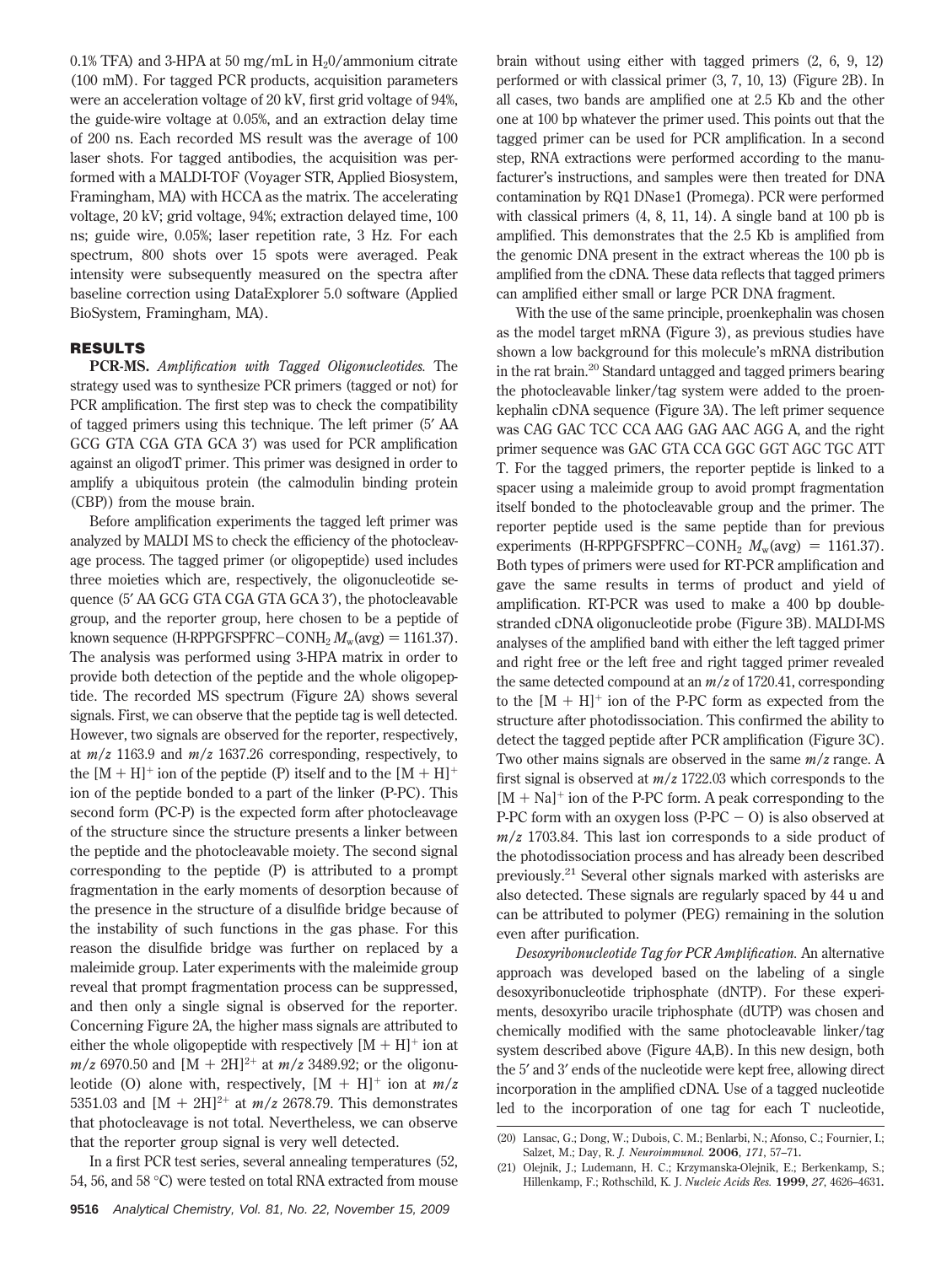

**Figure 2.** (A) MALDI mass spectrum in the linear positive mode of an oligopeptide, including a 20-mer oligonucleotide sequence and the photocleavable tag/system with 3-HPA as a matrix. (B) PCR product run on agarose gel stained with ethidium bromide. (5′ AA GCG GTA CGA GTA GCA 3′) was used for PCR amplification against an oligodT primer. This primer was designed to amplify a ubiquitous protein (the calmodulin binding protein, or CBP) from the mouse brain (agarose 2%; migration voltage, 100 V; intensity, 150 mA). (1) Molecular size standard, (a) PCR conducted at  $T = 52$  °C, (b) PCR conducted at  $T = 54$  °C, (c) PCR conducted at  $T = 56$  °C, (d) PCR conducted at  $T = 58$  °C; (2) PCR with left primer tagged and the right primer free; (3) PCR with the left primer free and right primer tagged; (4) PCR with left and right primers tagged; and (5) control  $H_2O$ .

increasing sensitivity. Finally, the use of tagged nucleotides is practical as these nucleotides can be incorporated using standard procedures, regardless of the probe being amplified. The dUTPtagged system was used for amplifying the proenkephalin probe by RT-PCR (Figure 4C). Figure 4C illustrates the MALDI spectra obtained with the classical probe (b) or with the tagged one (a). The tagged probe gave a peal serial at an *m*/*z* of 1128.23, 1163.06, 1201.75, and 1243.26 that corresponded to the tag peptide attached to the probe; these signals were not detected with the untagged probe. The characteristic signal of the tag corresponding to the peptide with part of the spacer peptide is observed at *m*/*z* 1163.23  $([M + H]^+$  ion) with good S/N ratio and signal intensity, demonstrating that the maleimide group incorporation prevents fast fragmentation. At an *m*/*z* of 1201.75 and 1243.26, the peaks are separated by 38-40 u, corresponding to potassium cations linked to the reaction medium. The peak at *m*/*z* 1128.23 comes from a prompt fragmentation process of the lateral chain of the cysteine in front of the S-S bridge.

Taken together, these data suggest that it is possible to perform PCR-MS analyses with tagged oligonucleotides and tagged nucleotides. This opens the door for studies employing the multiplexing technique as we have demonstrated with a mixture of three different peptides tagged with three different oligonucleotides.14 Previous work by Lipkin and colleagues developed MassTag-PCR technology based on 5′oligo(dT) sequences<sup>22</sup> and applied it to multiplex studies<sup>23-25</sup> for identification of a respiratory virus. This technology, however, is based on a simple mass spectrometric method, the PinPoint assay, for SNP typing of PCR products.<sup>22</sup> Our technique is completely different,

<sup>(22)</sup> Haff, L. A.; Smirnov, I. P. *Nucleic Acids Res.* **1997**, *25*, 3749–3750.

<sup>(23)</sup> Lamson, D.; Renwick, N.; Kapoor, V.; Liu, Z.; Palacios, G.; Ju, J.; Dean, A.; St. George, K.; Briese, T.; Lipkin, W. I. *J. Infect. Dis.* **2006**, *194*, 1398– 1402.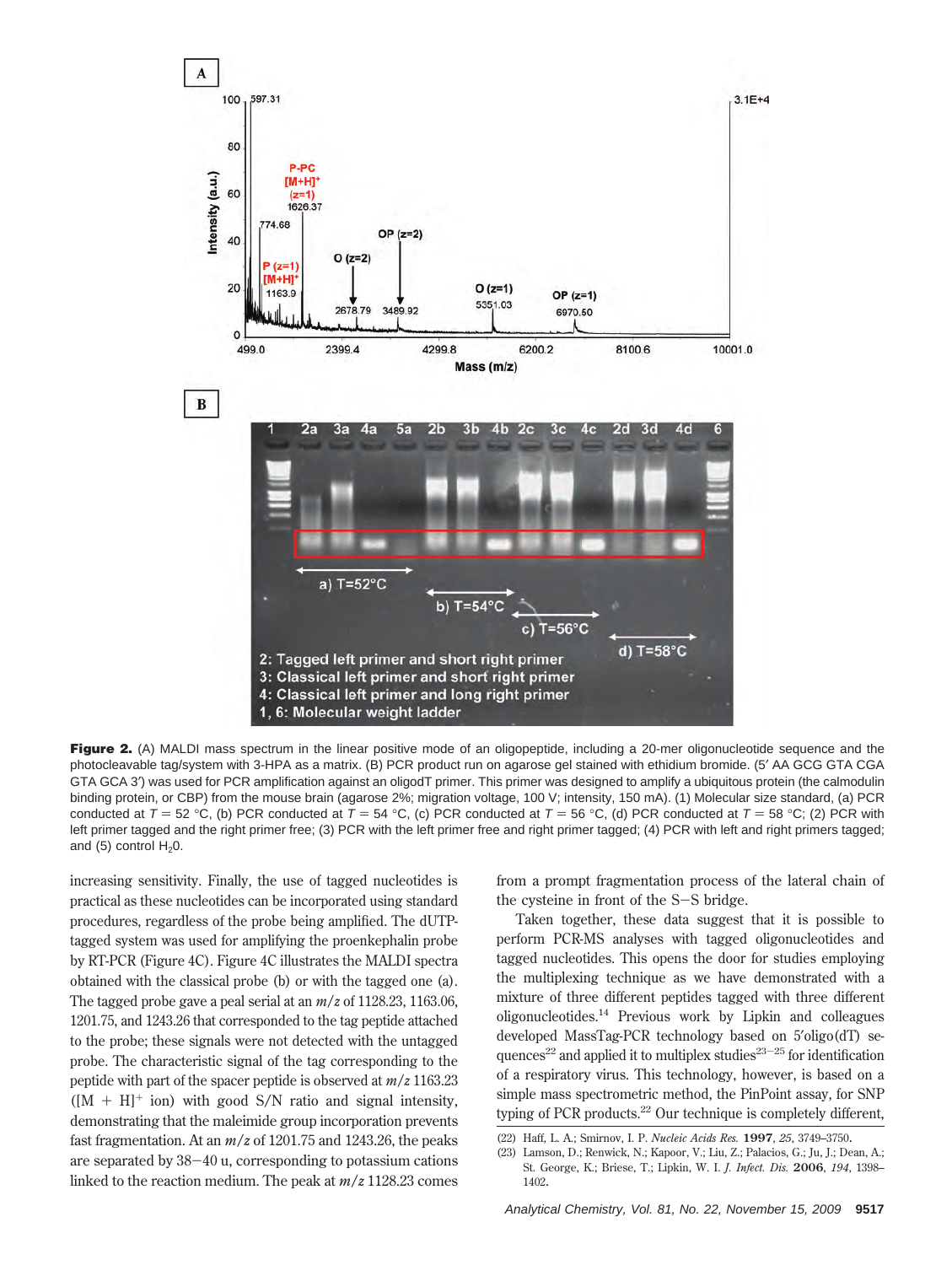A

TGATCGCTCTANGGGGTTCTGGCCGACGTCGCATGCTCCCGGTTGCCATGGCGGCCGGGGAATTCGATTCAGGACTCCCCAA AGGAGAACAGGATGCCATCAGGGAGACAGGACTCCCCCGTGGAAGATAGGATACCTCCAGGAAGACAGAATGCCCCCCAGG CAGCCCTGGGACAGCGGGAAACACTAGGGACCAAGCTATCCCTGGTTCACTCGGGATTITGTTGGGTTGTGGGCGGGCTCAG GGTCCCCACAGGCGCATTCTTCTTCCAACAGCCCATGGCGCAGTTCCTGAGACTTTGCATCTGGCTGCTAGCGCTTGGGTCCT GCCTCCTGGCTACAGTGCAGGCAGACTGCAGCCAGGACTGCGCTTAAATGCAGCTACCGCCTGGTACGTCAATCACTAAGTG GAATTCGCGGCCGCCTTGCANGTCGACCATATGGGGANAACTTCCCCAACCCGTTTGGATGCANTAGCTTGAGTATTCTATAN NNGTCNCCTAAAAAACTTGGCGTAAANCATTGGGCAATANCTTGTTTCCTNGGGGGGAAAATTGTTTATCCNCCTCCAAATT CCNCCCAAACNATTCCNAACCCGGAANNATNAAANGGGTNAAANACCTTGGGGGGGGNCCN



**Figure 3.** (A) Rat proenkephalin sequence obtained after cloning and sequencing of the PCR amplified cDNA (orange, vector arm; red, primers; black, the amplified probe of 413 bp). (B) Agarose gel stained with ethidium bromide showing proenkephalin cDNA fragments amplified with different types of tagged or untagged primers. Inset: structure of the oligonucleotide tagged by the photocleavable linker/tag system. (C) MALDI mass spectrum of the tagged primers amplified by PCR after extraction from the agarose gel and purification in the reflectron positive mode (matrix, HCCA/ANI).

although the idea is similar. Thus, Tag-Mass can be another technique used for identification of pathogens exhibiting resistance.

*ISA-MS.* The ISA-MS method is identical to the classical ELISA method with the exception of the detection mode. In the classical ELISA method (Figure 1B), detection is based on oxidation of peroxidase in the presence of *o*-phenylendiamine dihydrochloride to yield a colored product that is detected by absorbance at 490 nm. The absorbance is linearly dependent on the concentration of the antigen based on a fixed concentration of primary and secondary antibodies (in our case, 1:100 for the primary and 1:5000 for the secondary). In ELISA, the linearity is limited by (i) in the low concentration range, the limit of detection, and (ii) in the high concentration range by the maximum capacity of adsorption of antigens on the plate wells. This gives curves presenting a typical shape with a linear region in the middle and two stages at the extremities (Figure 5). In ISA-MS, no color was detected, but the secondary antibody was connected by a photocleavable link to a peptide tag (bradykinin). After the reaction, the microtitration plate was then placed under UV light in order to release the reporter. In the present experiments, the peptide with the spacer generated by photocleavage gives a signal at  $m/z$  1703.87 for the  $[M + H]$ +

ion of the P-PC form and  $m/z$  1688.8 for the  $[M + H] +$  ion of the  $[(P-PC) - O]$  as previously observed as a side photodissociation product. After UV exposure, solution was analyzed in MALDI (Figure 5A). The signal of the tag peptide is dominating this portion of the spectrum and is observed with a good sensitivity and signal/noise ratio (Figure 5A). A first experiment was performed to verify the linearity between the tagged antibody and the tag peptide released (Figure 5B). As observed from Figure 5B, the peak intensity is linearly varying with antigen concentration (picograms per milliliter) on a wide range (a few to 2500 pg/ mL) except for the highest concentrations (∼5000 pg/mL) and lowest ones <5 pg/mL). In the higher concentration, the curves are presenting a stage depicting that the maximum binding capacity of the antigen has been reached. In the lower mass range, values are dramatically decreasing traducing limit of detection effects. Optimal experimental conditions for antigen quantification (i.e., maximum of linear evolution) were determined by varying the secondary antibody concentration by serial dilution. In Figure 5C are reported the evolution of the peak intensity measured by MALDI MS versus the concentration of antigen for different secondary antibody dilutions (1:16, 1:32, 1:64, 1:128). It is clear that linearity on the larger antigen concentration range is observed for a dilution of the secondary antibody of 1:64. For other dilutions, linearity is also observed but on a narrower concentration range. For a 1:64 dilution of the secondary antibody linearity is observed between 9 and 5000 pg/mL showing a broad range of linearity.

<sup>(24)</sup> Palacios, G.; Briese, T.; Kapoor, V.; Jabado, O.; Liu, Z.; Venter, M.; Zhai, J.; Renwick, N.; Grolla, A.; Geisbert, T. W.; Drosten, C.; Towner, J.; Ju, J.; Paweska, J.; Nichol, S. T.; Swanepoel, R.; Feldmann, H.; Jahrling, P. B.; Lipkin, W. I. *Emerg. Infect. Dis.* **2006**, *12*, 692–695.

<sup>(25)</sup> Renwick, N.; Schweiger, B.; Kapoor, V.; Liu, Z.; Villari, J.; Bullmann, R.; Miething, R.; Briese, T.; Lipkin, W. I. *J. Infect. Dis.* **2007**, *196*, 1754–1760.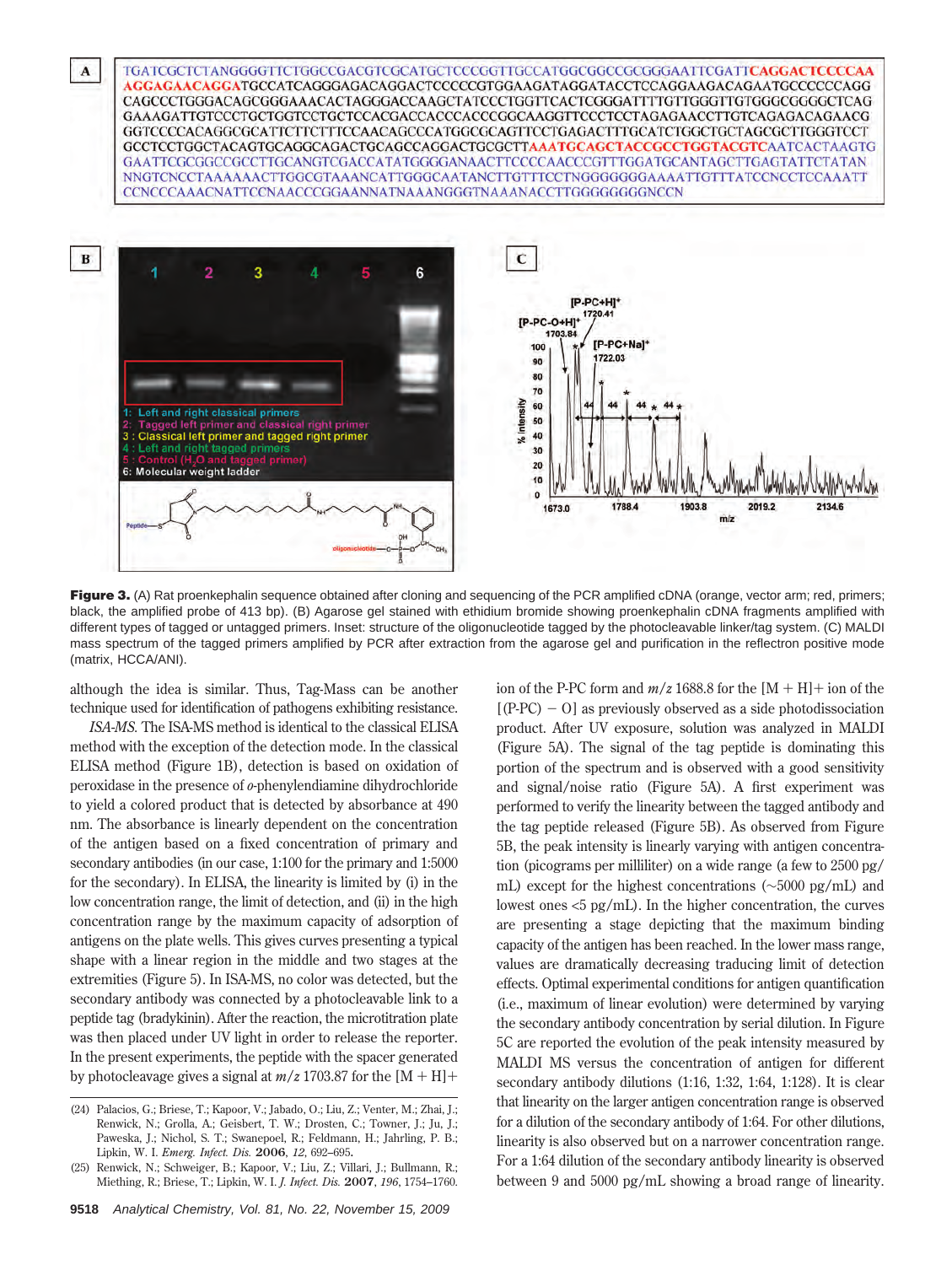

Figure 4. (A) Schematic representation of the incorporation of the tagged U nucleotide in a single-strand RNA probe. (B) Structure of the U-tagged nucleotide. (C) MALDI mass spectrum in the reflectron positive mode of the U-tagged probe (proenkephalin) in a solution with HCCA/ ANI as matrix.

Below 5 pg/mL, the signal drastically decreases below the linearity curve because the detection limit is reached. For a dilution of 1:16, the maximum binding is reached at 1250 pg/mL and 2500 for a dilution of 1:32 whereas for 1:64 the curve is still linear at a value of 5000 pg/mL. In our experiments, we thus decided to use 1:64 as the dilution for the secondary antibody in indirect ISA-MS. Under these conditions, we attempted to compare the sensitivity of the ISA-MS method to the classical ELISA method (Figure 5D). The results showed that the limit of detection with ISA-MS (few picograms per milliliter) is 1000-fold lower than for ELISA (few nanograms per milliliter). With ISA-MS it is possible to detect up to 200 amol of antigens whereas only 200 fmol were detected using classical ELISA. The ISA-MS method is therefore approximately 1000-fold more sensitive than the classical ELISA method, which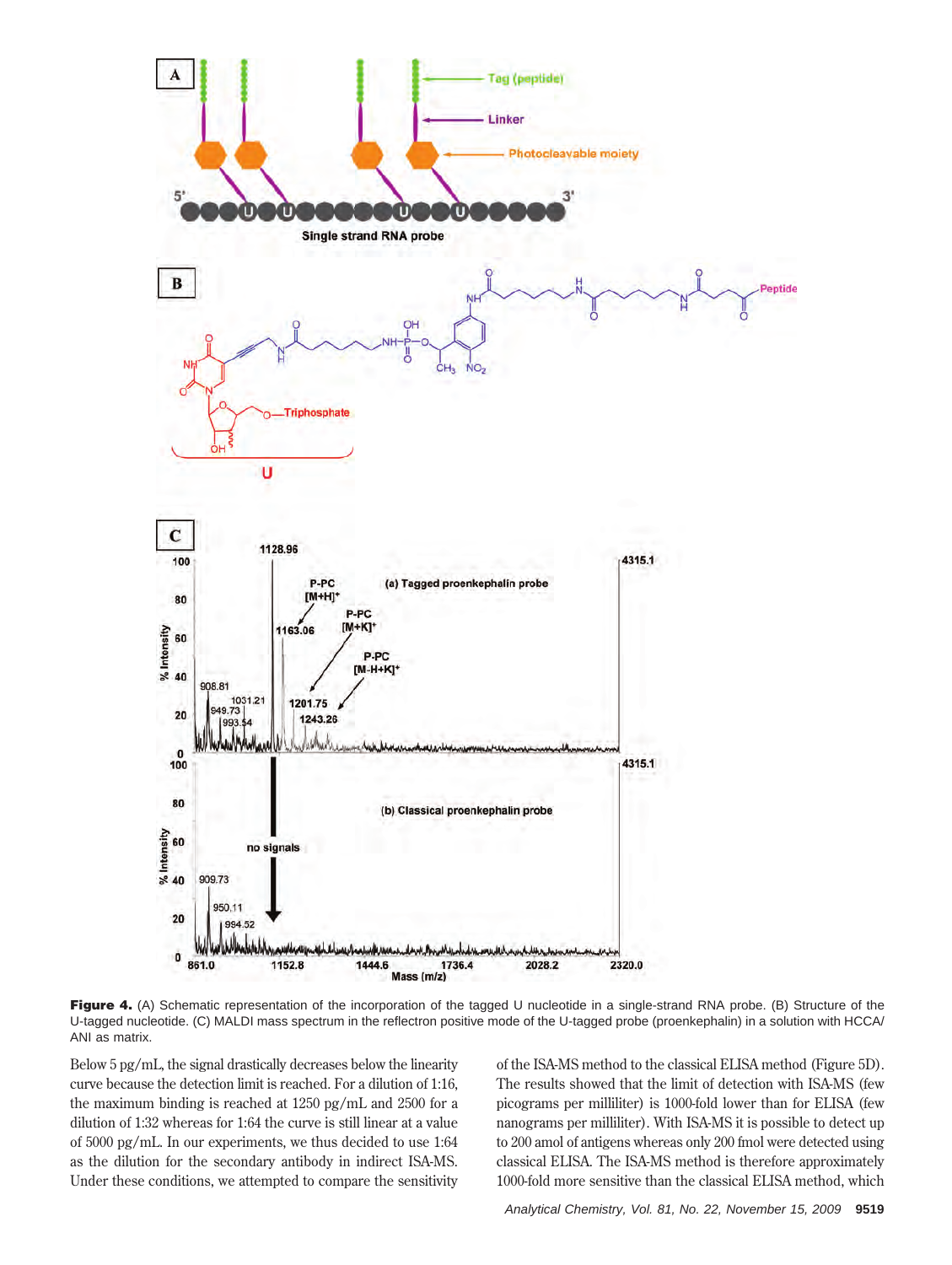

**Figure 5.** (A) MALDI mass spectrum in the linear positive mode of the tagged antibody after ISA-MS experiment and UV postcleavage. (B) ISA-MS titration curves of MS signal intensity vs antigen concentration. (C) ISA-MS titration curves of MS signal intensity vs antigen concentration with secondary antibody dilutions ranging from 1:16 to 1:128. (D) Comparison of the titration of antigen concentration between the ISA-MS and ELISA methods.

is highly promising for titration of biological markers present at low concentration like pathology markers in body fluids. ISA-MS is clearly more sensitive than ELISA with UV detection. Although, various strategies of assays and different detections were proposed in the last 10 years, currently, much detection are performed by on fluorescence measurements which also prove to be very sensitive. Fluorescence assays can be performed according very different strategies, including beads grafted with antibodies, microarrays<sup>26-30</sup> with fluorescence detection, or by classical ImmunoSorbent Assays with fluorescence detection (FLISA). Fluorescence is much more sensitive than UV detection and present a limit of detection ranging from hundreds of picograms per milliliter up to 10 pg/mL according to the strategy used. In this respect, ISA-MS is at least as sensitive as fluorescence detection, but sensitivity of ISA-MS can still improve taking into account the increasing sensitivity of new mass spectrometers or by changing the reporter for an even more easily detectable reporter. ISA-MS as fluorescence presents the great advantage of multiplexing capabilities. In fact, multiplexing conditions can be easily reached only by varying the mass of the reporter. It is also possible to access more easily comparative analysis by using isotope coded reporter (e.g., deuterated reporters) that will present exactly the same response for MS analysis but giving different specific MS signals. This is more difficult with fluorescence since fluorophores can present different response in term of detection and are also not always incorporated with the same rate, which can render quantification more difficult. Also, we must notice that fluorescence can be hampered by the lifetime of the fluorescence signal, quenching problems, and residual fluorescence. Such problems are avoided by using MS measurement using photocleavable tags. Thus, ISA-MS is a good alternative to other detection systems for titration of antigens that could be used in multiplexing conditions with a good limit of detection.

#### **CONCLUSIONS**

In the present study, we developed novel multiplex quantitative methods using Tag-mass concept, i.e., PCR-MS and ISA-MS. The PCR-MS based on the Tag-mass technology is an alternative to MS-PCR<sup>31</sup> or PCR-MS.<sup>32</sup> The PCR-MS assay offers the additional, unique advantages of type-specific identification and quantitation. This technology is well established for SNP (single nucleotide

<sup>(26)</sup> Kondo, Y.; Ahn, J.; Komatsubara, R.; Terada, A.; Yasuda, T.; Tsuge, I.; Urisu, A. *Allergol. Int.* **2009**, *58*, 295–299.

<sup>(27)</sup> Li, N.; Tang, H.; Gai, H.; Dong, X.; Wang, Q.; Yeung, E. S. *Anal. Bioanal. Chem.* **2009**, *394*, 1879–1885.

<sup>(28)</sup> Oelschlaeger, P.; Srikant-Iyer, S.; Lange, S.; Schmitt, J.; Schmid, R. D. *Anal. Biochem.* **2002**, *309*, 27–34.

<sup>(29)</sup> Sasakura, Y.; Kanda, K.; Fukuzono, S. *Anal. Chim. Acta* **2006**, *564*, 53– 58.

<sup>(30)</sup> Swartzman, E. E.; Miraglia, S. J.; Mellentin-Michelotti, J.; Evangelista, L.; Yuan, P. M. *Anal. Biochem.* **1999**, *271*, 143–151.

<sup>(31)</sup> Rust, S.; Funke, H.; Assmann, G. *Nucleic Acids Res.* **1993**, *21*, 3623–3629.

<sup>(32)</sup> Patel, D. A.; Shih, Y. J.; Newton, D. W.; Michael, C. W.; Oeth, P. A.; Kane, M. D.; Opipari, A. W.; Ruffin, M. T. t.; Kalikin, L. M.; Kurnit, D. M. *J. Virol. Methods* **2009**, *160*, 78–84.